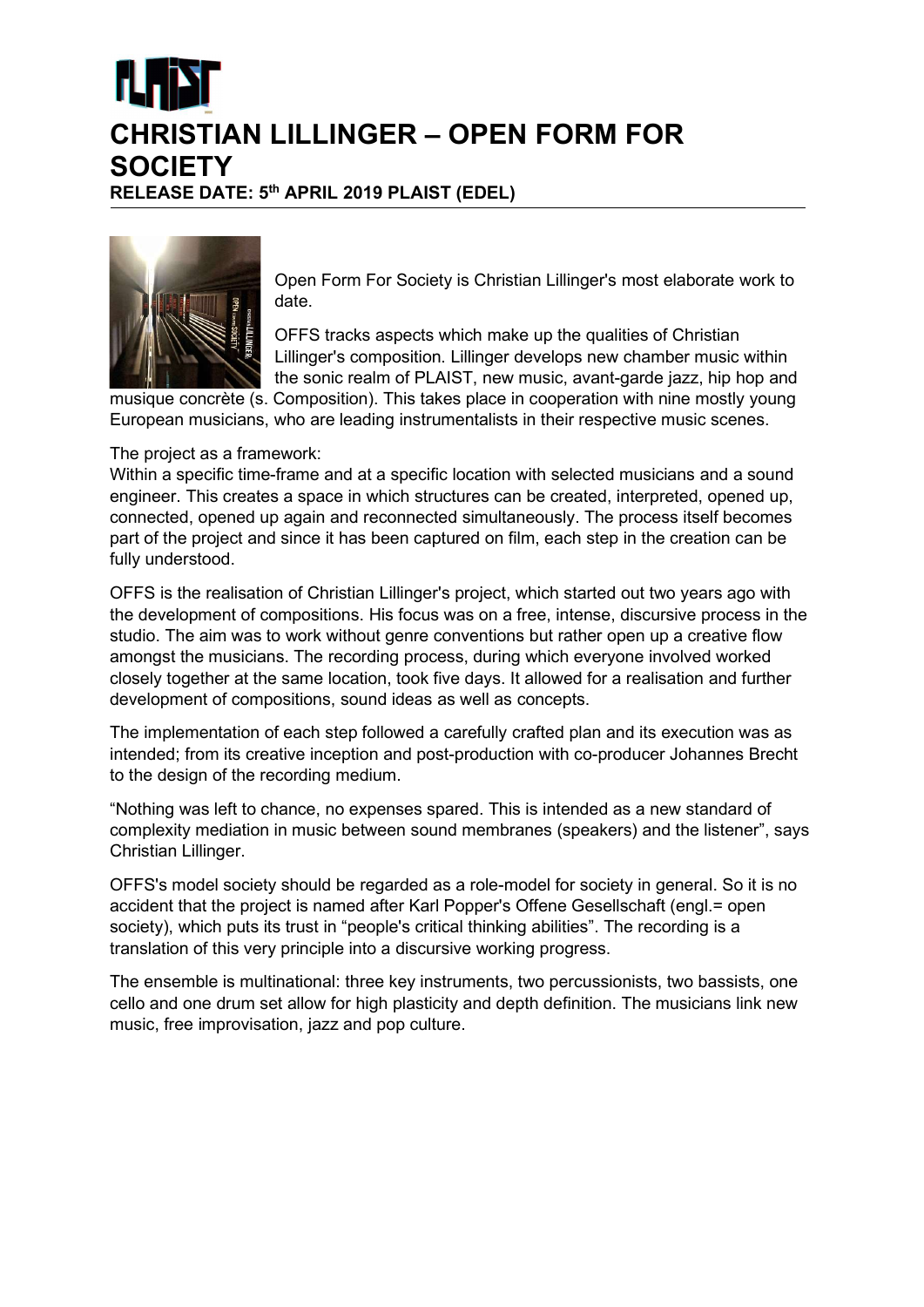## **Compositions**

These are tightly structured compositions, whose musical source cannot easily be determined. Structures will be reconstructed, reconstructions will be structured. Serial processes play a role here. The album walks the line between composition, improvisation, intuition and interpretation. The compositions also entail the sound behind the sound, which is not always tangible and sometimes only perceived as an echo.

Polyrhythmic structures and melodies meet complex grooves, which have been produced like hip hop beats. Long, extremely virtuoso lines function as sonic acceleration and deceleration.

In terms of composition "musique concrète" means here to record compositions specifically in such a way that post-production for structure, frequency, intensity, tonal depth and sound design is possible and conceptually part of the composition process; a re-composition. Recomposition is part of the OFFS original concept. The sound was composed and produced with the aim of communicating its intended meaning. Thusly, a complete fusion of all listed elements was possible.